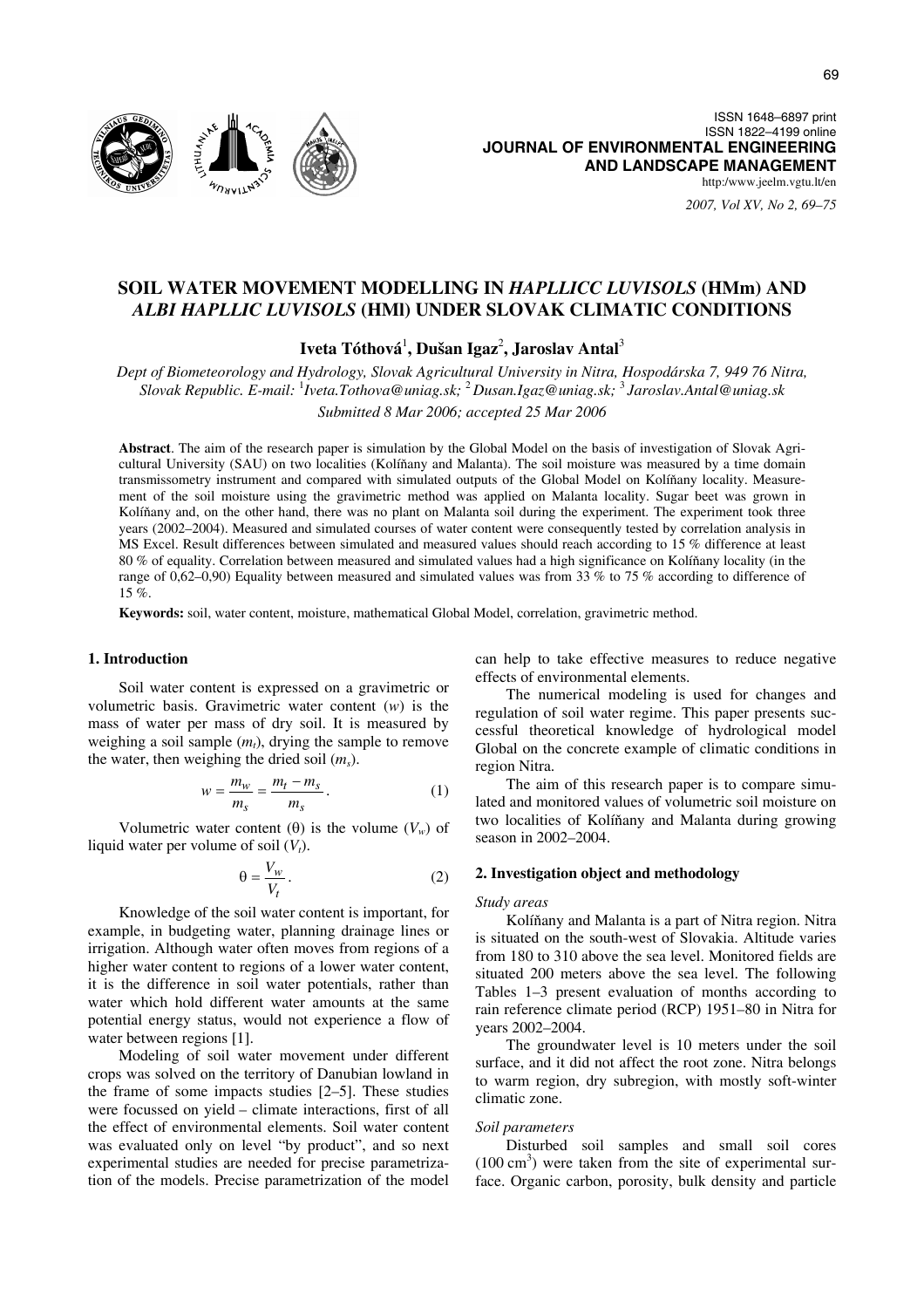density were determined using standard procedures of soil physics. Saturated hydraulic conductivity Ks was estimated by in situ measurements using the constant hydraulic gradient. Retention curves of the soil sample, it means relationship between soil moisture and negative pressure head [6], were measured in laboratory with a pressure extractor.

The soil type is classified as sandy-loam Hapllic Luvisols (HMm) in Kolíňany [7]. The soil type is loamy clay classified like Albi Hapllic Luvisols (HMl) in Malanta [8].

The following Table 4 presents hydrophysical characteristics of soil profile, where  $\theta_s$  is volumetric water content saturated,  $\theta_{FC}$  is field water capacity,  $\theta_r$  is volumetric water content residual,  $K<sub>s</sub>$  is saturated hydraulic conductivity and  $\alpha$ , *n* is parameters of analytical equation retention curves by van Genuchten.

### *Plants in the soil*

Sugar beet was integrated into crop rotation in the following race: common sunflower, corn, barley, sugar beet in Kolíňany. The soil was without plants in the study area of Malanta.

**Table 1**. Evaluation of months according to rain reference climate period (RCP) 1951–80 in Nitra for 2002

| Month     | $P$ (mm) | <b>RCP</b><br>$1951 - 80$ | $\%$ n from<br><b>RCP</b> | characteristic |  |
|-----------|----------|---------------------------|---------------------------|----------------|--|
| January   | 11,9     | 31                        | 38,4                      | very dry       |  |
| February  | 35,7     | 32                        | 111,6                     | normal         |  |
| March     | 28,7     | 33                        | 87                        | normal         |  |
| April     | 44,5     | 43                        | 103,5                     | normal         |  |
| May       | 62,3     | 55                        | 113,3                     | normal         |  |
| June      | 68,5     | 70                        | 97.9                      | normal         |  |
| July      | 50,9     | 64                        | 79,5                      | normal         |  |
| August    | 90       | 58                        | 155,2                     | very wet       |  |
| September | 62,1     | 37                        | 167,8                     | very wet       |  |
| October   | 78,2     | 41                        | 190,7                     | very wet       |  |
| November  | 42,0     | 54                        | 77,8                      | normal         |  |
| December  | 37,7     | 43                        | 87,7                      | normal         |  |

**Table 2**. Evaluation of months according to rain reference climate period (RCP) 1951–80 in Nitra for 2003

| $P$ (mm) | <b>RCP</b><br>$1951 - 80$ | $\%$ n from<br><b>RCP</b> | characteristic |  |
|----------|---------------------------|---------------------------|----------------|--|
| 33       | 31                        | 106                       | normal         |  |
| 1        | 32                        | 2                         | extremely dry  |  |
| 2        | 33                        | 7                         | extremely dry  |  |
| 27       | 43                        | 63                        | dry            |  |
| 45       | 55                        | 81                        | normal         |  |
| 7        | 70                        | 9                         | extremely dry  |  |
| 92       | 64                        | 144                       | wet            |  |
| 24       | 58                        | 41                        | very dry       |  |
| 16       | 37                        | 42                        | very dry       |  |
| 66       | 41                        | 161                       | very wet       |  |
| 33       | 54                        | 61                        | dry            |  |
| 24       | 43                        | 56                        | dry            |  |
|          |                           |                           |                |  |

**Table 3**. Evaluation of months according to rain reference climate period (RCP) 1951–80 in Nitra for 2004

| Month     | $P$ (mm) | <b>RCP</b><br>$1951 - 80$ | $%$ n from<br><b>RCP</b> | characteristic |  |
|-----------|----------|---------------------------|--------------------------|----------------|--|
| January   | 55,9     | 31                        | 180                      | very wet       |  |
| February  | 31,1     | 32                        | 97,2                     | normal         |  |
| March     | 52,8     | 33                        | 160                      | very wet       |  |
| April     | 36,3     | 43                        | 84,42                    | normal         |  |
| May       | 36,9     | 55                        | 67,1                     | dry            |  |
| June      | 93,8     | 70                        | 134                      | wet            |  |
| July      | 33,8     | 64                        | 52,81                    | dry            |  |
| August    | 19,4     | 58                        | 33,44                    | very dry       |  |
| September | 36,7     | 37                        | 99,19                    | normal         |  |
| October   | 45,3     | 41                        | 110,5                    | normal         |  |
| November  | 45,7     | 54                        | 84.6                     | normal         |  |
| December  | 26,8     | 43                        | 62,3                     | dry            |  |

**Table 4.** Hydrophysical characteristics of soil profile

|          | $\theta_s$<br>$\mathcal{C}^{\prime\prime}_{0}$<br>vol) | $\theta_{FC}$<br>$\frac{(%)}{vol}$ | $\theta_r$<br>$(\% \text{ vol})$ (cm.d <sup>1</sup> ) | $K_{s}$ | α      | n      |
|----------|--------------------------------------------------------|------------------------------------|-------------------------------------------------------|---------|--------|--------|
| Kolíňany | 38,61                                                  | 33,02                              | 7,72                                                  |         | 0,0019 | 1,5709 |
| Malanta  | 47,00                                                  | 35,00                              | 2,80                                                  | 9,5     | 0,0011 | 1,6892 |

#### *Measured soil moisture*

Experiment on the soil profile lasted since May till September (growing season) (2002–2004). The soil moisture was measured by a sensor Virrib. This sensor is based on the principle of propagation of electromagnetic waves through the medium. The body of the sensor is mechanically fixed with the embedding material which also prevents water from penetrating to the electronic part. The diameter of the outer ring is 280 mm; its measurement capacity is 15–20 liters of soil. The output data are measured by means of a current loop, the intensity of the output current being directly proportional to the measured volume of moisture. Virrib can measure a layer of soil that is 120 mm thick when the sensor is placed in a horizontal position; a layer 300 mm thick can be measured when the sensor is in a vertical position. Of course, the sensor cannot measure the humidity conditions above and below this layer. However, by using two sensors located above each other, the technician can obtain information on moisture conditions to a greater depth in the root zone. In cases involving a crop with a shallow root system, the second sensor may be situated deeper in the soil to determine water soaking [9].

Time domain transmissometry set to measure volumetric water content was placed at the same horizontal depth below soil surface to 0,25 m in Kolíňany.

The gravimetric method was used to measure the gravimetric water content on Malanta locality, and was transferred to volumetric soil moisture

$$
\theta = \rho_d w,\tag{3}
$$

where  $\theta$  is volumetric water content,  $\rho_d$  is bulk density, *w* is gravimetric water content. Bulk density ρ*d* has a value of  $1,35$  g·cm<sup>-3</sup> in Malanta locality.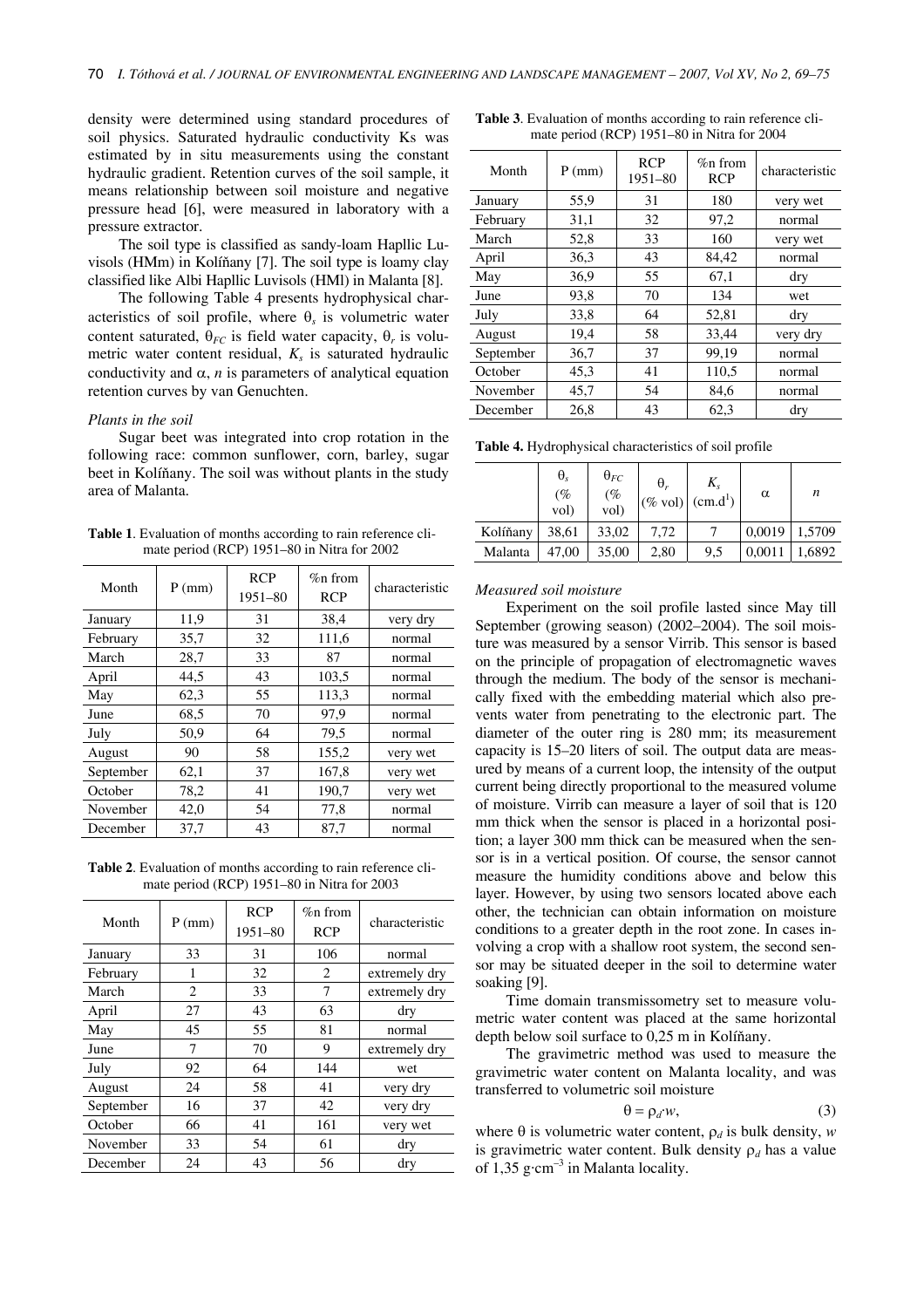#### *Modeled soil moisture*

The Global Model is a numerical model for water movement in the soil root zones (Research Report Institute of Hydrology, Slovak Academy of Sciences, Bratislava, Slovak Republic) [9–11]. The basic saturated and unsaturated water flow is simulated by using Richard's equation

$$
\frac{\partial h_w}{\partial t} = \frac{1}{c(h_w)} \frac{\partial}{\partial z} \left[ k(h_w) \left( \frac{\partial h_w}{\partial z} + 1 \right) \right] - \frac{S(z, t)}{c(h_w)},\tag{4}
$$

where  $h_w$  is soil water pressure head (cm),  $k$  is unsaturated hydraulic conductivity  $(cm·s^{-1})$ ,  $S(z,t)$  is intensity of water uptake by roots  $(s^{-1})$ , *z* is vertical co-ordinate (cm), *t* is time (s),  $c(h_w)$  is capacity defined like

$$
c(h_w) = \frac{\partial \theta}{\partial h_w} \,, \tag{5}
$$

where  $\theta$  is volumetric soil moisture (cm<sup>3</sup>·cm<sup>-3</sup>). It can be used for the layers of porous media, composed from five layers with different hydrophysical characteristics.

The boundary condition on the soil surface is given by the mean intensity of precipitation reduced by interception of canopy. Part of precipitation or irrigation amount which is not infiltrated into the soil is then accumulated on the soil surface. In the days without any precipitation the intensity of water transport from the surface to the atmosphere equals evaporation intensity. Transpiration intensity equals intensities of water uptake by roots. In view of relatively small interception quantities and high intensities of evaporation of intercepted water a quantitative influence of evaporation by interception is not assumed in the Model.

The lower boundary condition is defined by the mean values of soil water potential or by the vertical of water flow at a corresponding depth under the soil surface. The zero value of the soil potential assumed at the groundwater flow is not the subject of simulation in the Global Model.

### *Input files*

The Global Model requires the following input files:

- Van Genuchten index (α, *N*) to calculate the retention curve;
- input file about soil properties;
- meteorological conditions [12, 13];
- fenological, lower boundary condition input files.

The top boundary condition was to map meteorological and fenological factors and bottom boundary condition was to limit the groundwater level. Soil parameters were obtained from pressure heads and other hydrological experiments.

It is important to have exact inputs for the Model, for example, the depth of soil profile, Genuchten′s coefficients for calculating a retention curve, saturation hydraulic conductivity, residual water content, drying branches of the retention curve, and initial boundary conditions.

Measured and simulated results were analysed and evaluated by two methods. The first one was correlation of these results, and the second one was percentage representation according to 15 % difference at least 80 % of equality [14].

#### **3. Results and Discussion**

The analysed season is limited by the growing season of sugar beet (24/5–27/9), which was grown in the locality of Koliňany. There was no crop in Malanta locality, what is the standard for agro-meteorological station.

### *Locality of Kolí*ň*any (sugar beet crop): results*

We can state that by correlating simulated and measured courses of soil moisture (Figs 1–3) the highest percentage representation of identical measured and simulated values within difference of 15 % was in 2004 with 75 %, in 2002 – with 68 % and in 2003 it was 33 % (Table 1).

In the second step the simulated and measured values of soil moisture were tested by using correlation analysis.

The correlation coefficient between simulated and measured values was high in 2004 (with  $r = 0.90$ ), and then it was with  $r = 0.74$  in 2003, and with  $r = 0.62$  in 2002.

The year 2004 was the most successful from the point of view of correlation between simulated and measured courses of soil moisture. Simulated values referred to the previous three years of crop rotation with a result which was very close to the measured values.

### *Locality of Malanta (without plants): results*

Satisfactory correlation was not reached from the point of view of percentage representation of identical measured and simulated values within difference of 15 % in the locality of Malanta (Figs 4–6). It was only 6  $\%$  in 2004, 38 % in 2003 and only 16 % in 2002. Correlation coefficient between simulated and measured values of soil moisture reached the value of closeness  $r = 0.87$  in 2004, *r* = 0,66 in 2003, and *r* = 0,36 in 2002 (Table 5).

The final result is that a satisfactory correlation was reached between simulated and measured values of soil moisture time series (using the Global Model) only in a locality with crop (sugar beet – Kolíňany). The results obtained by simulation in comparison with measured values were underestimated approximately from 15 to 27 % in a locality without crop (Malanta) (Table 5).

**Table 5.** Correlation coefficient between simulated and measured values and percentage representation of identical measured and simulated values within difference of 15 %

| Locality | Correlation coefficient |      |           | Conjunction to 15 $%$ differences |        |       |
|----------|-------------------------|------|-----------|-----------------------------------|--------|-------|
|          | 2002                    | 2003 | 2004      | 2002                              | 2003   | 2004  |
| Kolíňany | 0.62                    | 0,74 | 0.90      | 68 %                              | $33\%$ | 75%   |
| Malanta  | 0,36                    | 0,66 | $_{0.87}$ | 16%                               | 38 %   | $6\%$ |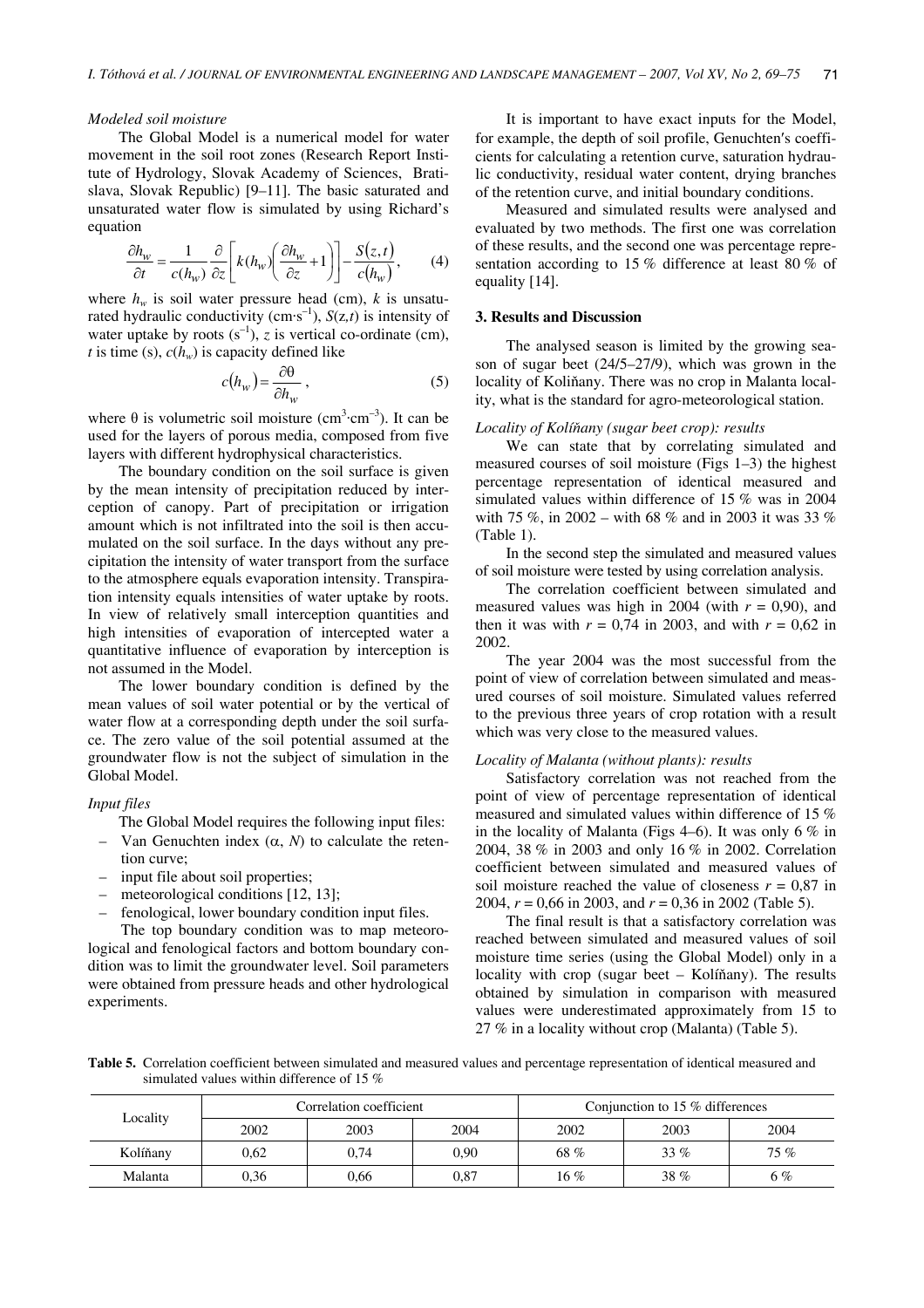

**Fig 1.** Measured and simulated values of volumetric soil water content in study area of Kolíňany in 2002



**Fig 2.** Measured and simulated values of volumetric soil water content in study area of Kolíňany in 2003



**Fig 3.** Measured and simulated values of volumetric soil water content in study area of Kolíňany in 2004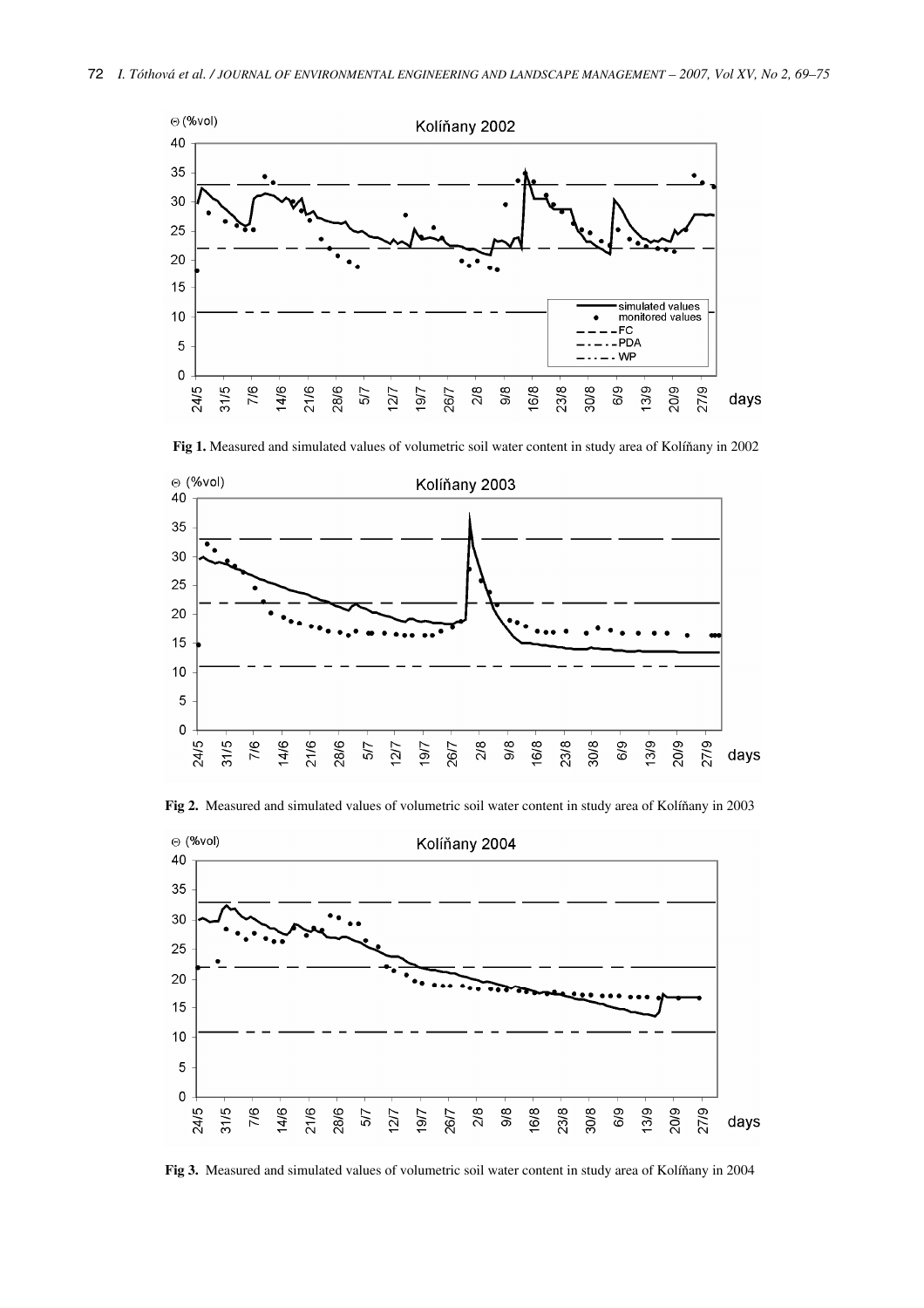

**Fig 4.** Measured and simulated values of volumetric soil water content in study area of Malanta in 2002



**Fig 5.** Measured and simulated values of volumetric soil water content in study area of Malanta in 2003



**Fig 6.** Measured and simulated values of volumetric soil water content in study area of Malanta in 2004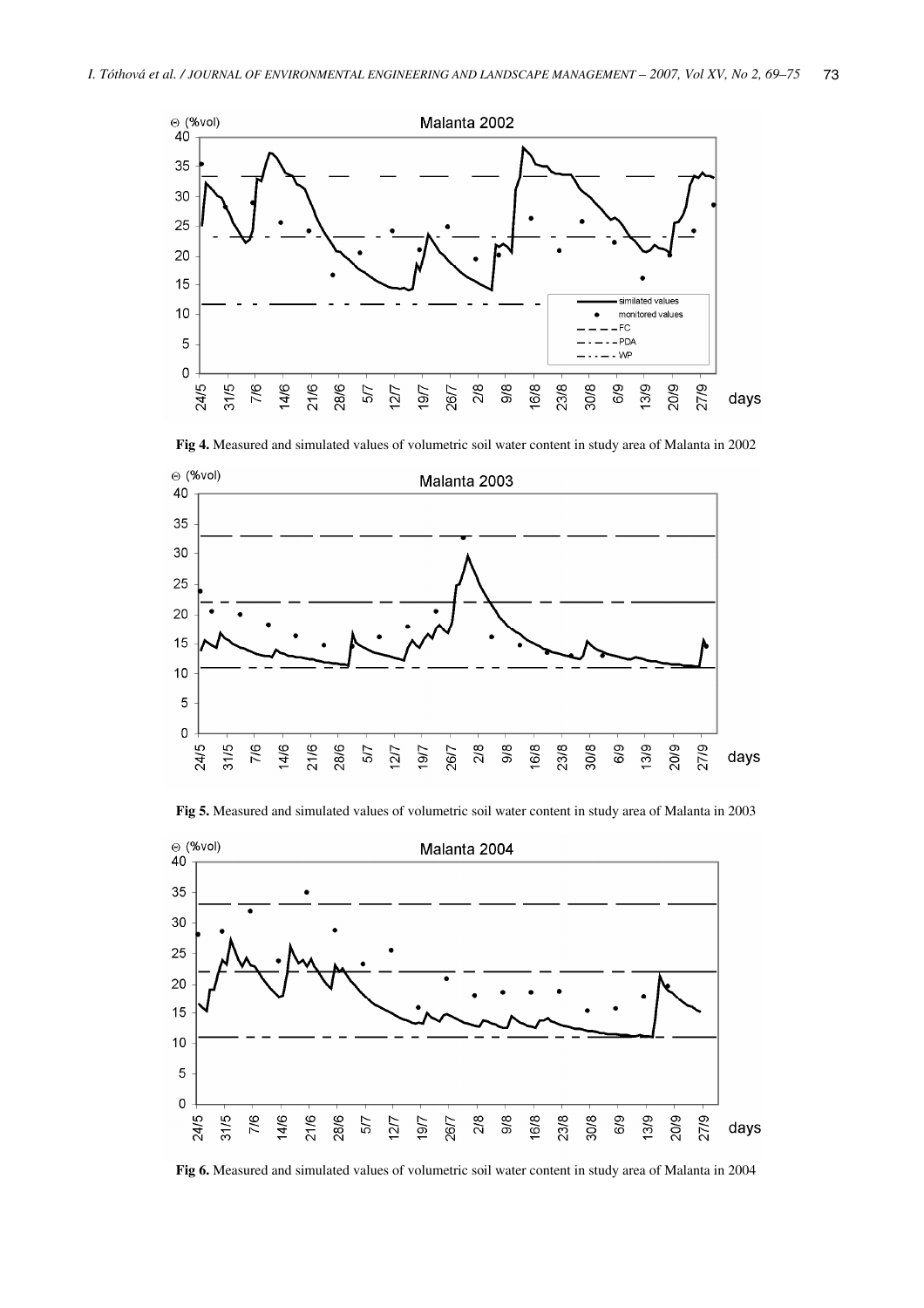### **4. Conclusions**

Models, science and practical exploitation are included in the investigation. Water content indicates how much water is present in the soil. It can be used to estimate the amount of stored water in a profile or it can be used to estimate how much irrigation is required to reach a desired amount of water. Soil water regime forebodes its development. It is possible to determine resources and pollution of groundwater. We can prognosticate the amount of potential plant production.

Parts of the hydrological balance equation can be formulated by numerical models. It means evapotranspiration, infiltration and so on. The models have provided a systematic study of changes in the soil water regime at a different crop rotation.

It is necessary to have exact inputs to reach very close interaction. The Global Model can be used for further scientific aims instead of too expensive observations.

### **Acknowledgements**

This investigation was supported by Science and Technology Assistance Agency under the Contract No APVT 51-019804, by the Science Granting Agency under the Contract No VEGA 2/6018/26 and by the Granting Agency SAU under the Contract No 712/04140.

### **References**

- 1. KLOPČEK, A.; BÁREK, V. *Hydromechanika, 2*. Nezmenené vyd. Nitra: SPU, 1999. 226 s. ISBN 80-7137-643-4
- 2. ŠIŠKA, B.; ŠPÁNIK, F. Supposed changes in phenological relation of Winter wheat and Spring barley as a consequence of climate change impacts in Danubian lowland up to 2075. *Meteorological Journal*, No 3, Bratislava, 1999, s. 35–40. ISSN 1335-339X
- 3. ŠIŠKA, B.; ŠPÁNIK, F. TOMLAIN, J. Changes of phenological characteristics of long vegetative period as inf-

luenced by climate change impacts. *Meteorological Journal*, 1, 2000, Bratislava, s. 19–26.

- 4. ŠIŠKA, B. Supposed impacts of increased concentration of  $CO<sub>2</sub>$  on yields of spring barley in the region of Danubian lowland up to 2075. *Acta Horticulturae et Regiotecturae*, 1997, 2, s. 107–120. ISBN 80-7137-435-0
- 5. KOVÁČ, K.; ČIMO, J.; ŠPÁNIK, F.; MACÁK, M. Agroklimatické podmienky tvorby úrod jačmeňa siateho jarného. In *Bioklimatologie sou*č*asnosti a budoucnosti: XV*. Československá bioklimatologická konference, 2005, s. 86–88. ISBN 80-86690-31-08
- 6. ANTAL, J. *Agrohydrológia*. VŠP. Nitra, 1996.
- 7. CHLPÍK, J.; POSPÍŠIL, R. Plošná charakteristika mechanických a chemických vlastností pôdy na výskumnej báze Slovenskej poľnohospodárskej univerzity v Nitre, lokalita Kolíňany. In *Acta fytotechnica at zootechnica*, 2004, roč. 7, č. 1, s. 6–10. ISSN 1335-258-X
- 8. HANÁČKOVÁ, E. Zmeny anorganického dusíka v pôde a ich vplyv na úrodu a kvalitu repy cukrovej. In *V. celoslovenská vedecká repárska konferencia*. Nitra: SPU, 2003, s. 176–180. ISBN 80-8069-280-7
- 9. ŠTEKAUEROVÁ, V.; MAJERČÁK, J.; ŠÚTOR, J. Kvantifikácia zložiek vodnej bilancie v nenasýtenej oblasti pôdy. In *Acta Hydrologica Slovaca*, 2001, roč. 2, č. 2, s. 183–190.
- 10. MAJERČÁK, J.; NOVÁK, V. *GLOBAL a numerical model for water movement in the soil root*. Research Report, Institute of Hydrology, SAV: Bratislava, 1995.
- 11. MAJERČÁK, J. *Matematický simula*č*ný model ako nástroj pre diagnózu a prognózu vodného režimu pôdneho profilu s rastlinným krytom: dizerta*č*ná práca*. Bratislava, 2002. 111 s.
- 12. ŠIŠKA, B.; REPA, Š. *Klimatická charakteristika roku 2002 v Nitre*. SPU: Nitra. 31 s. ISBN 80-8069-219-X
- 13. ŠIŠKA, B.; REPA, Š. *Klimatická charakteristika roku 2003 v Nitre*. SPU: Nitra. 22 s. ISBN 80-8069-384-6
- 14. ŽALUD, Z. Možnosti využitia modelu CERES-WHEAT. In *Atmosféra 21. Storo*č*ia, organizmy a ekosystémy*. Zborník z medzinárodnej vedeckej konfer. TU, Zvolen, 1999, s. 226–230.

### **DIRVOŽEMIO DR**Ė**GM**Ė**S JUD**Ė**JIMO MODELIAVIMAS SLOVAKIJOS KLIMATO S**Ą**LYGOMIS TAIKANT** *HAPLLICC LUVISOLS* **(HMm) IR** *ALBI HAPLLIC LUVISOLS* **(HMI) MODELIUS**

### **I. Tóthová, D. Igaz, J. Antal**

#### Santrauka

Tyrimo tikslas yra dviejų vietovių (*Kolí*ň*any* ir *Malanta*) modeliavimas taikant globalųjį modelį, remiantis Slovakijos žemės ūkio universiteto (SŽŪU) tyrimų baze. Dirvožemio drėgmė buvo išmatuota ir palyginta su gautais taikant globalųjį modelį *Kolí*ň*any* vietovės modeliavimo duomenimis. Dirvožemio drėgmė matuota taikant gravimetrinį metodą *Malanta* vietovėje. Cukriniai runkeliai augo *Kolí*ň*any*, o *Malanta* vietovėje nebuvo jokių augalų. Eksperimentas truko trejus metus (2002–2004), todėl išmatuoti ir sumodeliuoti vandens sudėties šaltiniai buvo testuojami koreliacine analize *Excel* programa. Rezultatų tarp sumodeliuotų ir išmatuotų verčių skirtumai turėtų siekti 15 % skirtumą mažiausiai 80 % lygybei. Koreliacija tarp išmatuotų ir sumodeliuotų verčių buvo reikšminga *Kolí*ň*any* vietovei (santykiu 0,62–0,90). Lygybė tarp išmatuotų ir sumodeliuotų verčių buvo nuo 33 % iki 75 % pagal 15 % skirtumą.

**Reikšminiai žodžiai:** dirvožemis, vandens sudėtis, drėgmė, matematinis globalusis modelis, koreliacija, gravimetrinis metodas.